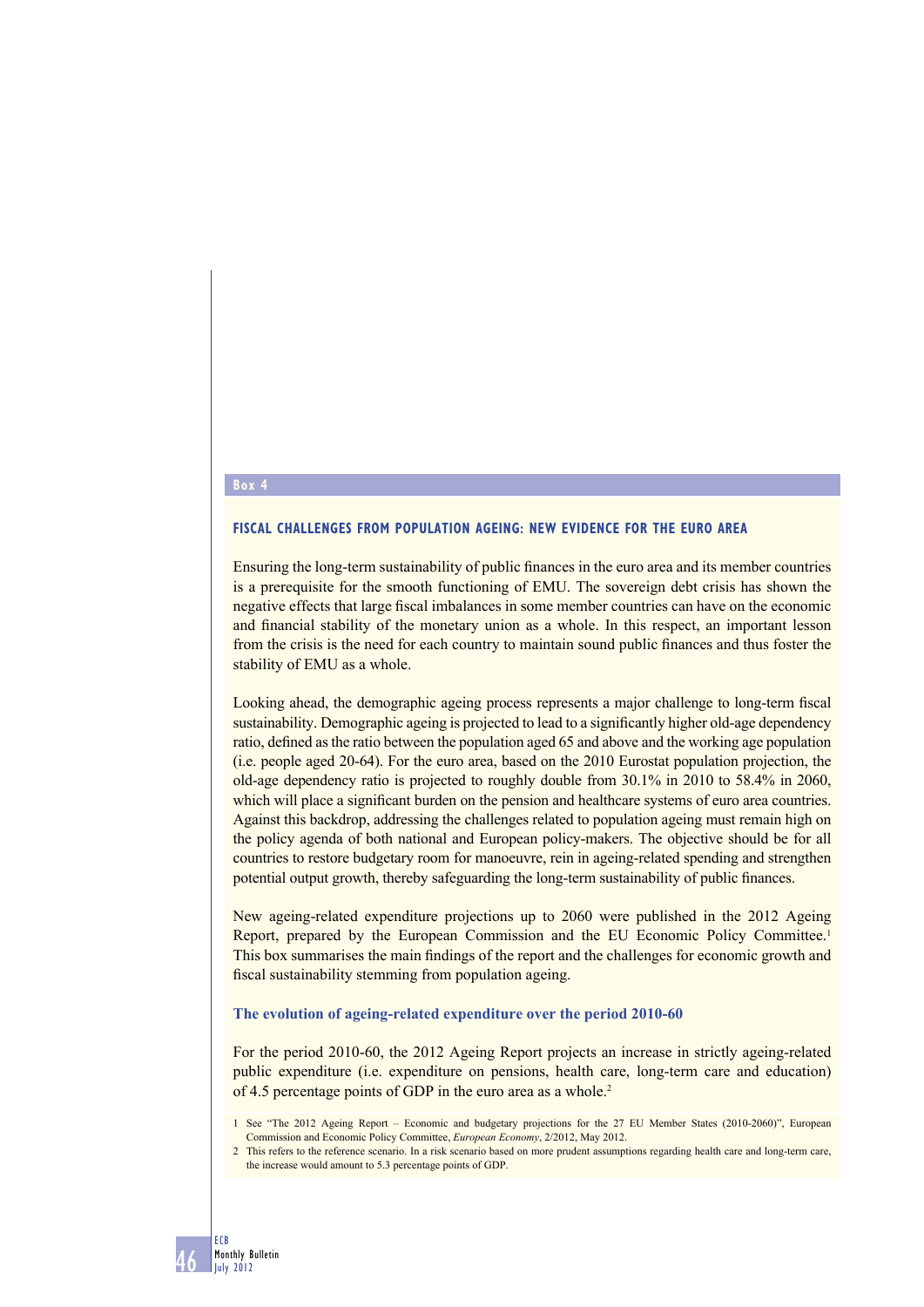# **ECONOMIC AND MONETARY DEVELOPMENTS**

Output, demand and the labour market

Chart A shows the evolution over the projection horizon of the change in strictly ageing-related spending and its sub-components for the euro area in the reference scenario. Overall, until 2020 a relatively modest increase is projected, whereas the dynamics worsen significantly between 2020 and 2050. The chart reveals interesting patterns in the trend of different sub-components. Pension expenditures remain the main driver of increases in spending over the projection horizon, though their increase is steeper over the period 2020-40, becomes flatter afterwards and starts declining towards the end of the projection horizon; healthcare spending follows a similar trend. By contrast, the increase in long-term care spending is relatively negligible until 2030 and becomes much steeper afterwards, thus partially offsetting the slowdown in pension and healthcare spending from 2040 onwards. Education expenditures are projected to be on a downward path by 2040 and to start increasing gradually thereafter.

Over the projection horizon 2010-60, in the euro area, pensions are projected to increase by 2.0 percentage points of GDP, while healthcare spending is projected to increase by 1.1 percentage points of GDP and long-term care spending by 1.7 percentage points. By contrast, spending on education is expected to decrease slightly, by 0.2 percentage point of GDP, for the euro area as a whole.

Compared with the 2009 exercise, the 2012 projection exercise points to a slightly lower increase in strictly ageing-related spending over the projection horizon (4.5 percentage points of GDP compared with 5.4 percentage points; see Chart B). Among the euro area countries, Luxembourg remains the country with the largest projected increase in ageingrelated spending. Greece stands out as the country where the outlook for ageing-related expenditure has improved the most compared with the 2009 exercise. In Italy and Portugal, ageing-related spending pressures are expected to decline, owing to pension reforms.



#### **Chart B Projected change in strictly ageing-related expenditure over the period 2010-60 under the reference scenario**



Sources: 2009 and 2012 Ageing Reports.

Notes: Projections for unemployment-related expenditures have been subtracted from the 2009 total ageing cost estimates so as to arrive at a measure of strictly ageing-related costs which can be compared with the 2012 exercise.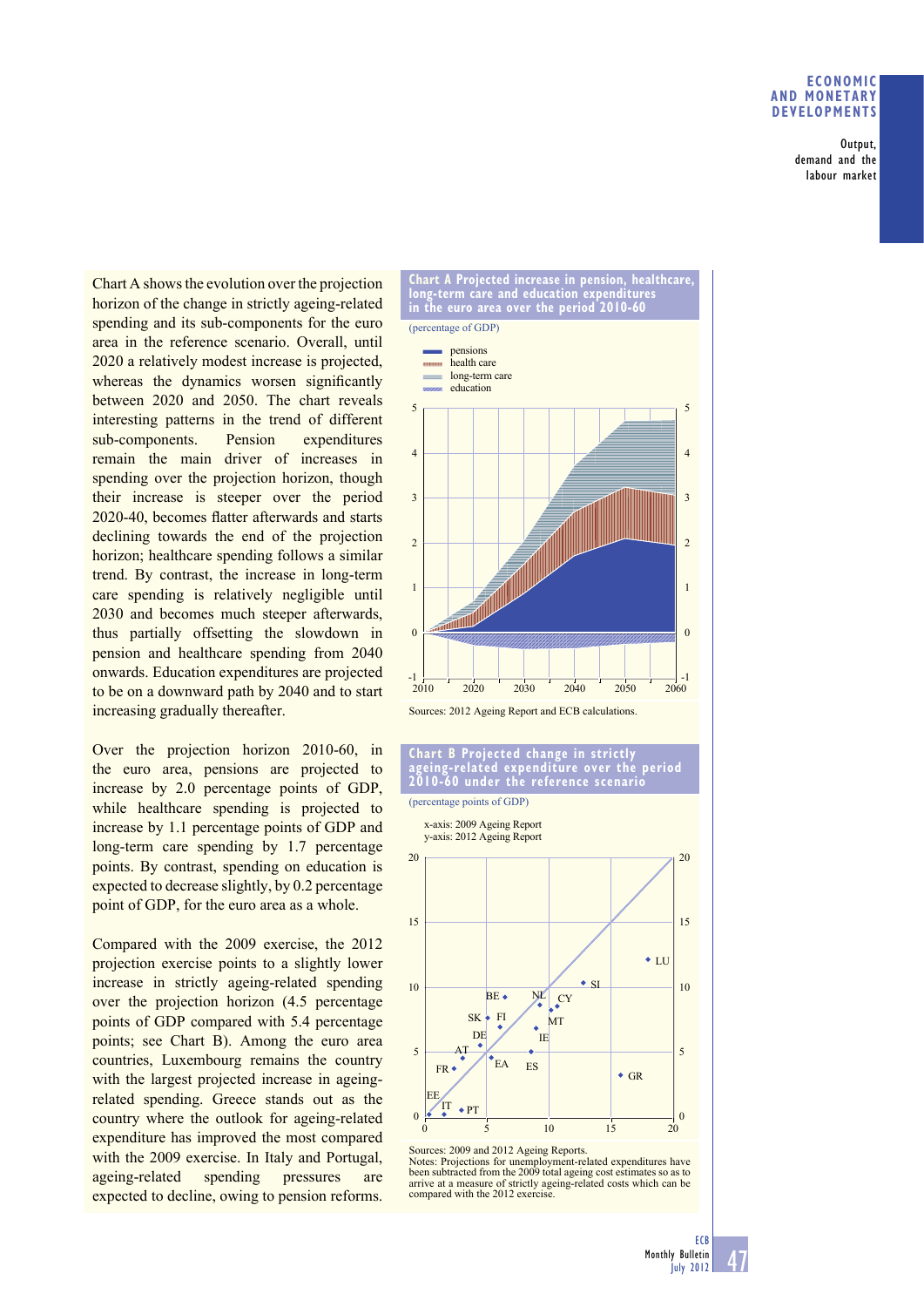Improvements are also projected for Spain, Cyprus, Ireland, Malta and Slovenia. By contrast, six euro area countries (including Germany and France) show a deterioration in the outlook for ageing-related expenditure compared with the 2009 exercise, with Belgium and Slovakia seeing the strongest deterioration.

Differences between the two projection exercises can be ascribed to a number of factors and vary from country to country. Although the macroeconomic assumptions of the 2012 Ageing Report are more pessimistic than the previous ones, reflecting to a large extent the impact of the economic and financial crisis, the overall outlook for ageing-related spending has improved compared with the 2009 exercise. For a number of countries, this is due to the inclusion in the projections of the pension reforms implemented since the finalisation of the 2009 exercise, which have contributed to a sizeable reduction in the budgetary impact of ageing.

## **Challenges to fiscal sustainability and options for reform**

The budgetary pressures arising from demographic ageing have been a cause for concern for a long time.<sup>3</sup> Although the reforms undertaken since the finalisation of the 2009 Ageing Report have started to pay off in some countries, the need for timely and comprehensive policy reform remains high in several countries. Risks to long-term fiscal sustainability remain elevated, first, because the liabilities related to demographic ageing will require a substantial increase in government spending and, second, because most countries are in a much weaker fiscal position, with high debt-to-GDP ratios following the financial crisis.

Looking at the budgetary pressures arising from ageing-related costs from a long-term perspective, Chart C shows the results of a conventional debt sustainability analysis for the euro area aggregate for the period 2010-60 under a baseline scenario and a so-called ageing scenario, which includes the impact of the strictly ageing-related costs as projected in the reference scenario of the 2012 Ageing Report. The baseline scenario is based on the European Commission's spring 2012 forecast until 2013. The structural primary balance is assumed to remain constant from 2014 onwards. The ageing scenario is identical to the baseline scenario except for the structural primary balance which reflects the Commission projections until 2013, whereas from 2013 onwards it increases according to the projected increase in strictly ageing-related spending, using 2013 as a reference year. Chart C shows





2013 and ECB calculations.

3 Demographic ageing has been the subject of a relatively large number of ECB Monthly Bulletin articles, including: "Population ageing and fiscal policy in the euro area" (July 2000); "The need for comprehensive reforms to cope with population ageing" (April 2003); "Demographic change in the euro area: projections and consequences" (October 2006); "Challenges to fiscal sustainability in the euro area" (February 2007); "Entitlements of households under government pension schemes in the euro area – results on the basis of the new system of national accounts" (January 2010); and "Ensuring fiscal sustainability in the euro area" (April 2011).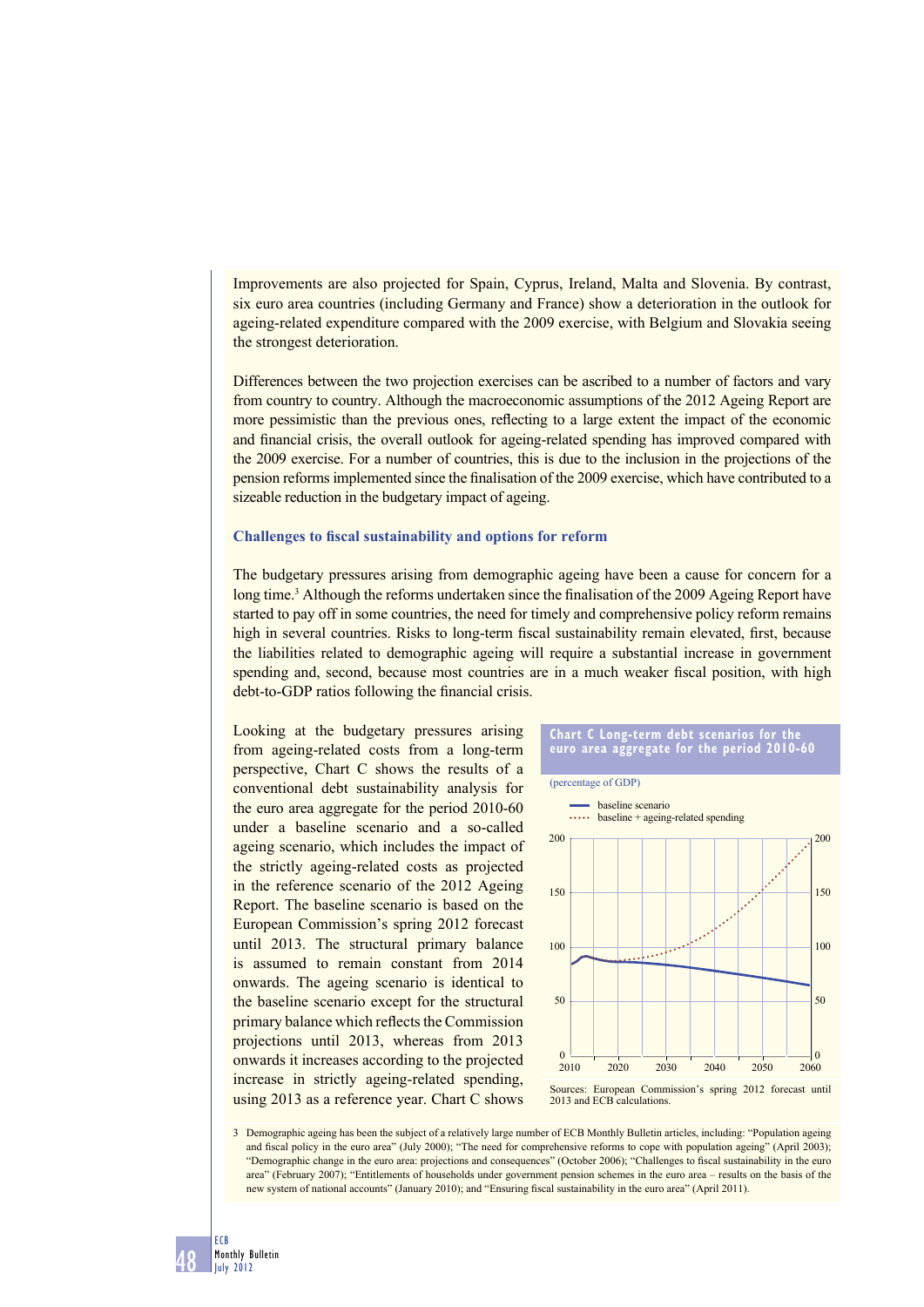# **ECONOMIC AND MONETARY DEVELOPMENTS**

Output, demand and the labour market

that the euro area debt ratio will start deviating from a sustainable path around 2020, if the fiscal imbalances related to demographic ageing are left unaddressed.<sup>4</sup>

Looking ahead, reform efforts to address the sustainability challenges related to population ageing should focus on some key priority areas. As regards pension systems, reforms should continue in the direction of adjusting the key parameters to the changing demographic environment. Many of the existing schemes are based on the pay-as-you-go principle, which is financially viable as long as the number of contributors significantly exceeds the number of beneficiaries. In such schemes, the worsening of the dependency ratio calls for higher contributions during the productive age and/or lower benefits in the retirement phase, if other parameters are left unchanged. A preferable, and more equitable, solution is an automatic built-in adjustment of the main parameters such as the statutory retirement age, which can be regularly modified on the basis of updated projections of life expectancy and other demographic developments. This would allow the ratio between contributors and beneficiaries and the ratio between contributions and pensions to be kept at affordable and acceptable levels, both from a financial and social point of view. Such a mechanism would also help citizens to form adequate expectations about the level of future pensions, thereby allowing them to take informed decisions on spending and saving throughout their lifetimes.

Another important aspect for the financial viability of existing pension systems is the accumulation of sufficient pension assets to enable the (partial) funding of pension liabilities. This is a long process which requires clear rules and the disclosure of adequate information to citizens about their pension benefit prospects. However, it should be noted that the financial and sovereign debt crisis, and the associated volatility in financial markets, have had a negative impact on the profitability of pension funds, with clear repercussions for the future sustainability of pension liabilities. Moreover, some Member States have started to draw from the accumulated pension reserves earlier than planned and often for reasons not related to the financing of pension liabilities. These initiatives carry considerable risks, as they represent a reversal of pension reforms previously undertaken which, if not corrected in due time, risks jeopardising the sustainability of public finances.

While the importance of reforming pension schemes is widely known and accepted, the need for reform of public health and long-term care systems has so far received less attention in the public debate. Government spending on health and long-term care has increased sharply in the last decade in many countries, largely on the back of rising costs related to technological progress in medicine, but also on account of insufficient monitoring of expenditures. This trend is expected to become more pronounced in the coming years and points to a clear need to improve the cost efficiency of health and long-term care systems. Although reforming these systems inevitably involves complex choices, key reform areas which should be addressed by governments without delay include, for example, improving existing cost-sharing systems so as to encourage the effective use of healthcare services and increasing hospital efficiency.<sup>5</sup>

Determined structural reform in the above-mentioned areas is important to address market concerns regarding fiscal sustainability. In addition to reducing future government obligations,

<sup>4</sup> For more details on the structure of the debt sustainability analysis presented in this box and for a comprehensive discussion about the tool utilised therein, see the article entitled "Analysing government debt sustainability in the euro area", Monthly Bulletin, ECB, April 2012.

<sup>5</sup> For more details on policy recommendations, see the "Joint Report on Health Systems", European Commission and Economic Policy Committee, *Occasional Papers*, No 74, December 2010.